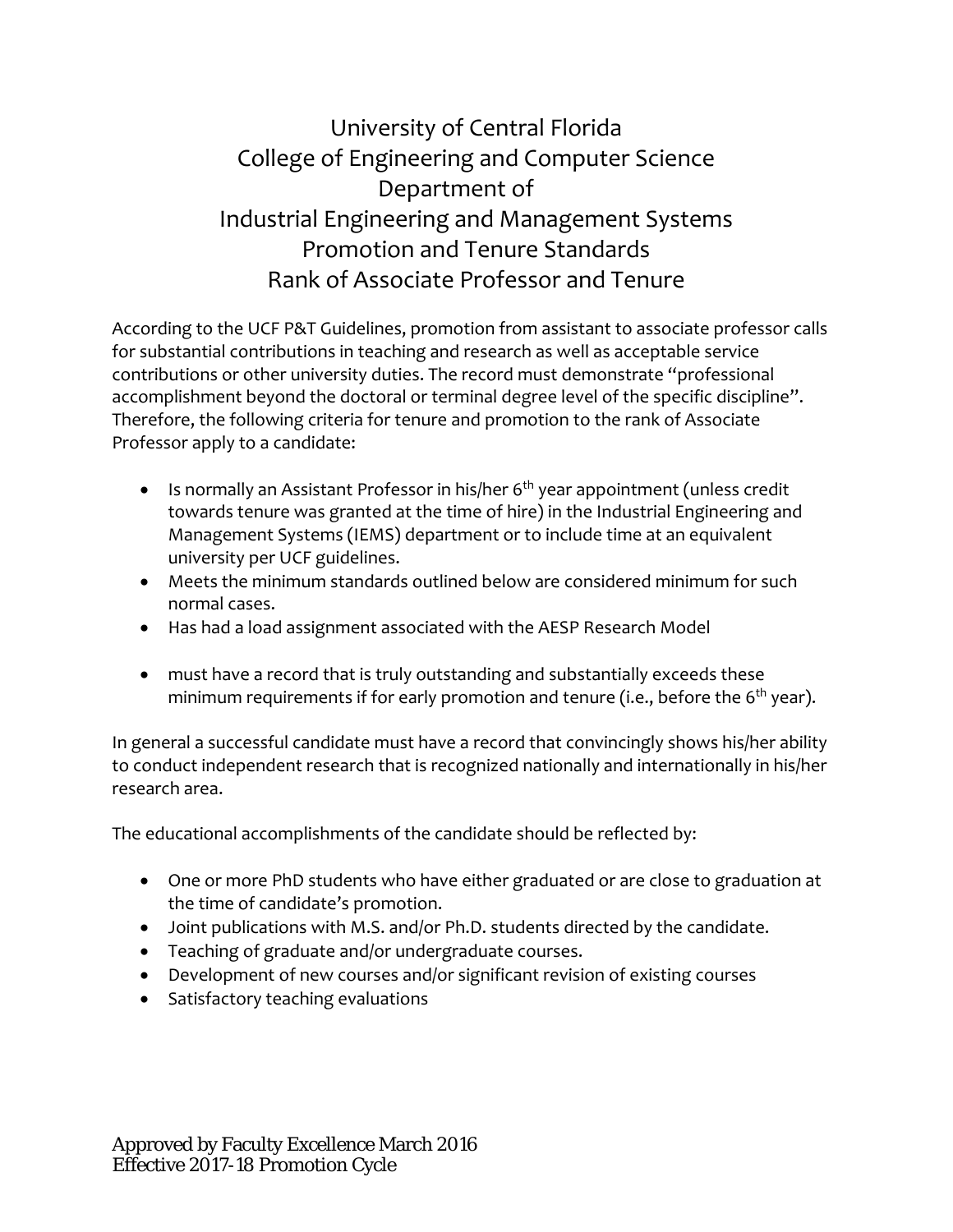The research accomplishments of the candidate should be reflected by:

- A reasonable publication record in prestigious journals and highly ranked conference proceedings in the candidate's area of research. A minimum of two peer reviewed journal or conference publications per year since joining UCF is expected, on average that is reflective of area of candidate's research. Publications should be in venues that have the most impact within the candidate's discipline, with conference papers turned into journal papers when possible. Typically we expect candidates to have at least 6 peer reviewed journal papers published/accepted or patents issued beyond the candidates' dissertation.
- A record of research funding from federal agencies (e.g. NSF, NIH, DOD, NASA, etc.), state, and/or industry funding. The funding level may depend on the field, but we expect the candidate to be the PI of at least one grant research contract and PI/co-PI of others. Federal funding is normally preferred and an NSF CAREER award (or other early career award such as the DARPA study group, ONR, or Air Force Young Investigator award) is highly desirable.

The recognition of the candidate's impact should be attested by references from recognized members of the research community.

The service work of the candidate should be reflected by the following accomplishments:

- The candidate should manifest a collegial attitude, and carry out his/her service and committee assignments impeccably.
- Participation in conference committee leadership, or technical program committees of conferences.
- Participation in journal operations, for example reviewer, editorial board, special issue editor.
- Membership in professional societies.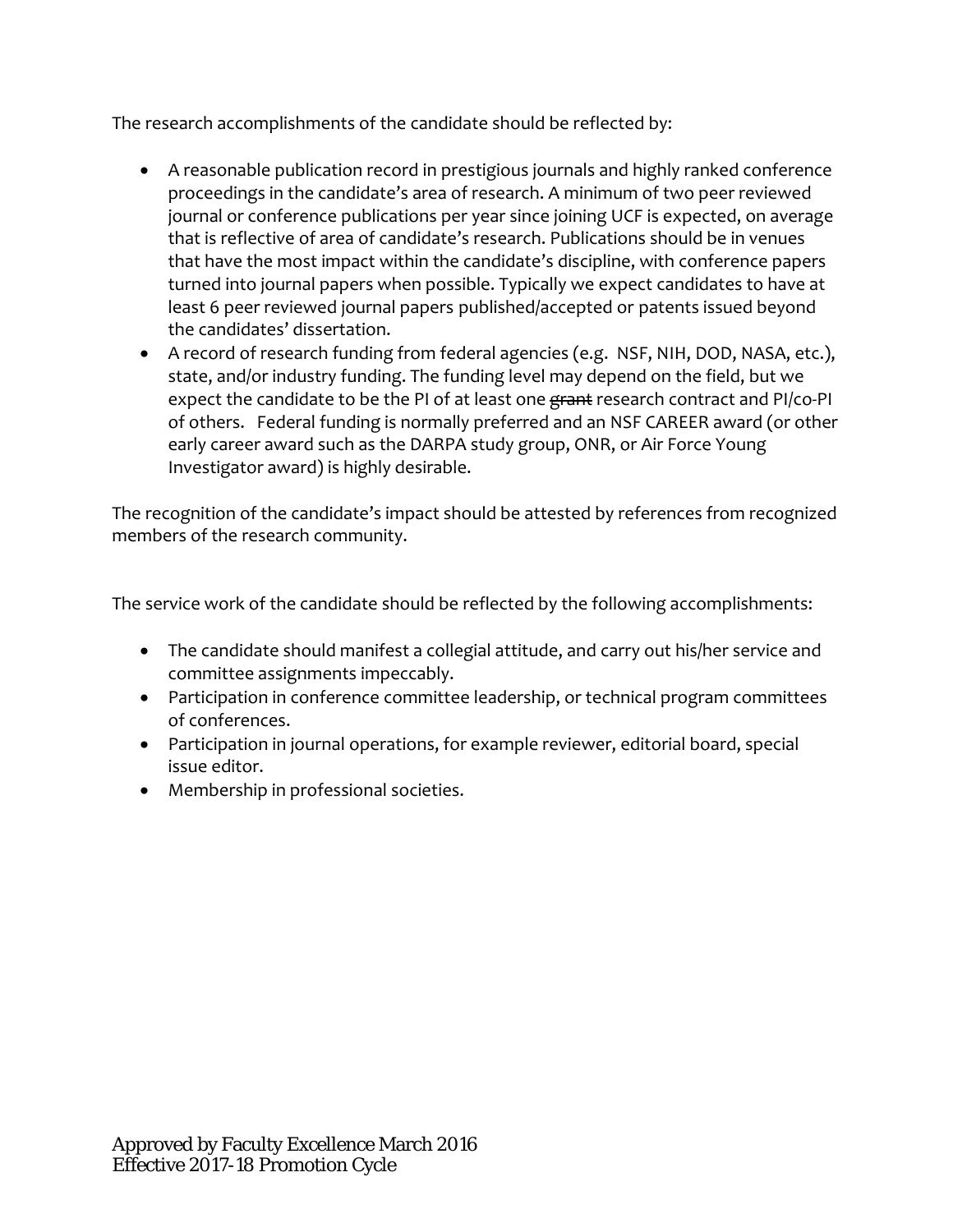## University of Central Florida College of Electrical Engineering and Computer Science Department of Industrial Engineering and Management Systems Promotion Standards Rank of Full Professor

According to the UCF P&T Guidelines, a full professor should have a "status and a level of significant achievement among one's disciplinary peers on a national and international level." A measure of outstanding performance requires a demonstration of a high level of capability in contributing to, disseminating, or applying new knowledge in a manner clearly recognizable by the candidate's own peers.

This document contains guidelines. For particular cases, the faculty voting on the case will use their professional judgment, and exceptional excellence in some areas of accomplishment may compensate for less notable accomplishments in another. Therefore, the following criteria for promotion to the rank of Full Professor apply:

- The candidate should be a tenured Associate Professor in the Industrial Engineering and Management Systems (IEMS) department, who is recognized nationally and internationally as a leader in his/her area of research and who has a proven record as a good educator.
- The research impact of the candidate should be reflected in a significant number of citations for work published or other evidence of recognition in the field, since attaining the rank of Associate Professor.
- The candidate's recognition as a leader in his/her particular area of research should be attested by references from top members of the research community.

The research of the candidate should be reflected by the following accomplishments:

- A substantial publication record in the most prestigious refereed journals and/or the best conference proceedings in the candidate's area of research (with an appropriate mix for that research area). On the average we expect 2 journal and 2‐3 conference papers per year with considerations for slightly different expectations that depend on the area(s) of research.
- Substantial competitive research funding. The funding level may depend on the field, but typically we expect an average of \$100,000 continuous funding per year for a sustained period from promotion to Associate Professor. Some of the funding should be with the candidate as Principal Investigator.
- Invited talks and/or tutorials at prestigious conferences.